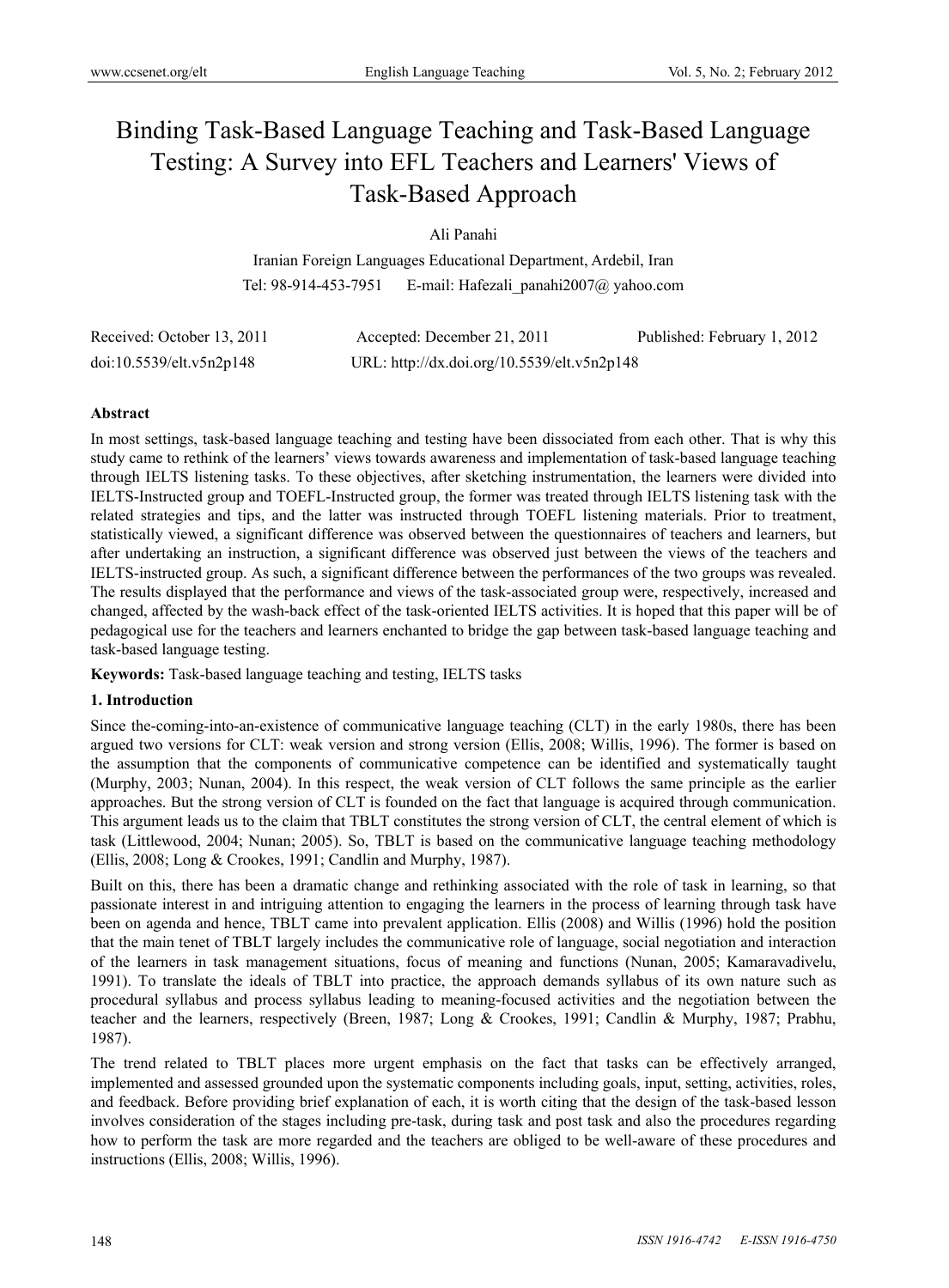To make the long definition of these components short, goals refer to the objectives for the task and input reflects the verbal or non-verbal materials in which the learners can get engaged. Setting is also associated with the context in which the task is fulfilled and activities involve the things the learners do in a certain setting. Also, the roles are intricately relevant to the fact that the learners and teachers are the facilitative rather than the overwhelmingly interfering factors and finally, wash back is concerned with task evaluation (Nunan; 2004; Ellis, 2008). The afore-cited principles are mainly intended as a general introduction to task-based language teaching. Before, hence, elaborating on the relationship task-based language teaching and task based language testing, a short look at the related literature is taken below.

#### **2. Literature Review**

The literature in connection to task-based research shows that plenty of research findings have concentrated on investigating the types of activities motivating interaction-tailored language use in real world or classroom situations (Jeon, 2005) and less attention, hence, has been dedicated to the attitudes of the learners towards TBLT. Of course, a well-elaborated-on paper on the views of teachers towards TBLT has been conducted by Jeon and Hahn (2005). They clearly state that the teachers at the high schools of Korea, in the areas in which they conducted the research, used to be TBLT-minded teachers and could as sophisticatedly as possible undertake and implement it.

Some literature is traced also back to Lam and Wong (2000) who conducted a research regarding the effect of TBLT education, asserting that however in training we teach the teachers and learners some particular strategies and techniques so as to perform the task as effectively as possible, they are not as such employed effectively. They continue to argue that in training, there is a need to carefully consider the components of the task in order to be properly instructed by the teachers and performed by the learners. Of course, some researchers believe that the needed training regarding this should be undertaken and on the other hand, there are contradictory positions concerned with the reality that the effectiveness of the related training can not be taken for granted (Ellis, 2008; Nunan, 2005; Breen, 1987).

The activities more noticeably committed to within the framework of TBLT are categorically, however not comprehensively, classified by Prabhu (1987) into information gap, reasoning gap, and opinion gap activities. More supportably, Ellis (2008) proposed that learners could develop flexible communication strategies through matching activities based on inferring the meaning of unknown elements. In a nutshell, researchers' findings in the field demonstrate that each activity type can have its own strengths in facilitating language learning, thereby helping learners to develop their own specific strategies.

On the other hand, fundamental claim (Willis, 1996) is that through tasks either in assessment task or teaching task, we can engage the learners cognitively in both inside the class and outside the class because task naturally has engaging properties. For an instance, when we assess the learners through task, from the beginning to the end of the test the learners get involved and engaged in doing the task, as mentioned above, either in assessment or teaching and learning. For one thing, the logic is that in this case there is no distant feature between learning and assessment, that is due to the realization that assessment, in task-based language testing, becomes one kind of learning. That is why task-based language testing such as IELTS compared to psychometric testing such as TOEFL is pedagogically much bulkier.

#### **3. Binding Task-based language Teaching and Assessment through Listening**

Testing is not a new concern and has a history as long as teaching history, but only in the second half of the  $20<sup>th</sup>$ century, it appeared pedagogically and scientifically as a social practice and an interdisciplinary endeavor (McNamara, 2006). With the advent of the reality that assessment underwent a paradigm shift from psychometrics to educational assessment, from testing and examination culture to an assessment and decision-making culture, a much broader perspective came into being, called *binding teaching and assessment* ( Gipps, 1994; Backman, 1990; Bachman, 2002). More generally, task-based language testing, for instance IELTS, is seen as a kind of decision-making culture through which we can reach a close correlation between the test performance, i.e, what the testee does during the test and the criterion performance, i.e., what the testee has to do in the real world, and thus of ensuring the validity of the assessment (Buck, 1991; Backman, & Palmer, 1996).On the contrary, the psychometric tradition in language testing draws on the methods used in structural linguistics, such as TOEFL in PBT form, and no or little close correspondence is seen between the real-world performance and test performance.

Notwithstanding, the blame made for psychometrics should not be overstated because some researchers (Jipps, 1994; Backman,1990; Mcnamara,1996) hold that psychometric tests never died, but rather the view towards them and the way to apply them were more rethought and recharged. In the approval of the finding, it also follows that within the practice of testing, it is necessary to deeply appreciate the contribution that psychometrics, despite its serious limitations, has made and continues to make, both socially and pedagogically, to language testing (Messick, 1994;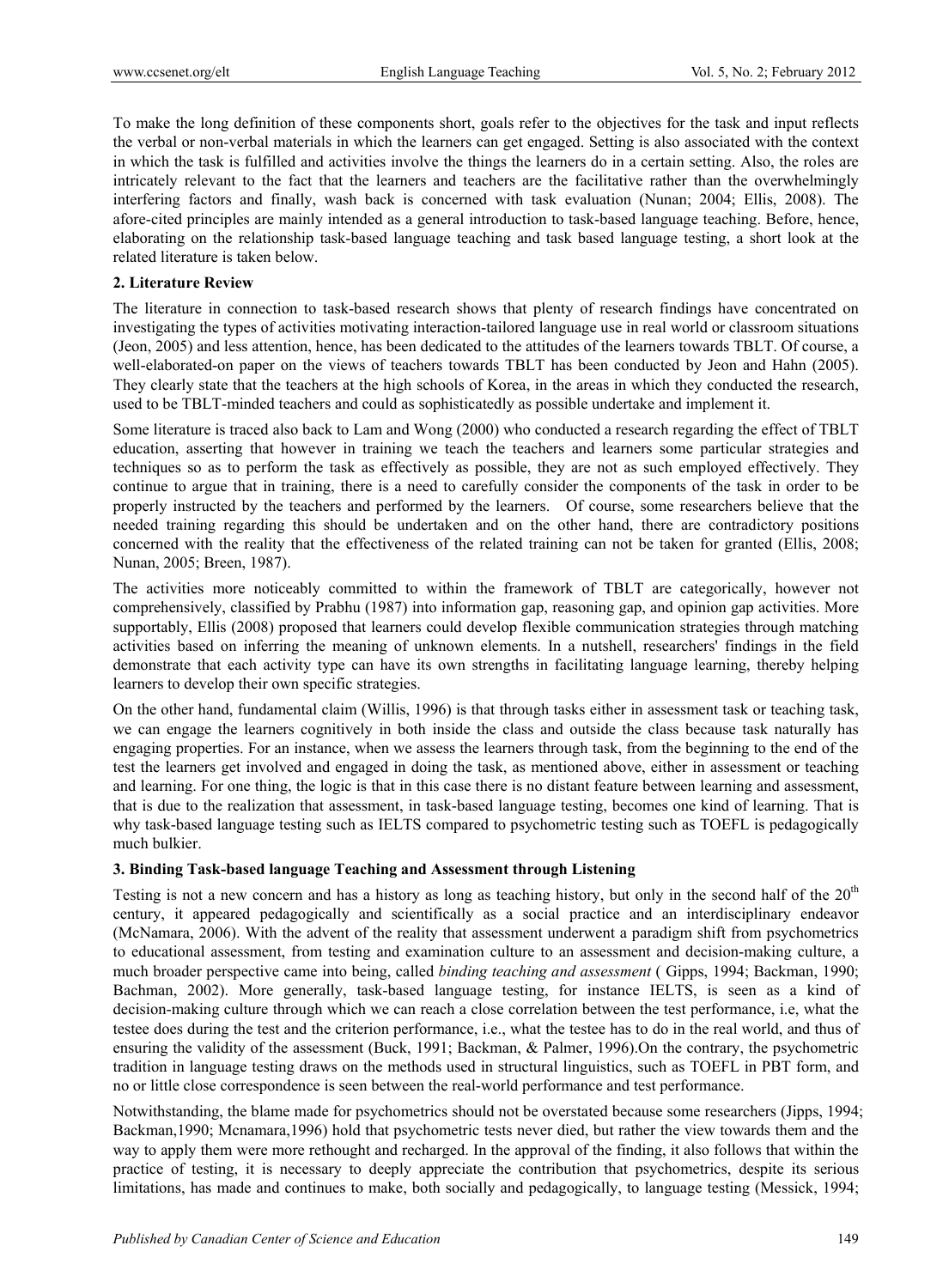Gipps, 1994; Backman, 1990), the direct influence of which can be felt on task-based language teaching which appeared cyclically as a result of previous test findings.

Accordingly, the point at which teaching and testing meet, an invitation of all of the stakeholders into the evaluation and assessment process gets urgently necessitated. As a deep consequence of this phenomenon, a short-cut in the length of teaching and testing history was undertaken because the long history of assessment proceeds in line with the educational needs of the society and individuals and that both of these disciplines mutually share the findings of each other (Messick,1994; Gipps, 1994 ).

Given that modern societies will crucially enjoy the findings of the task-based principles binding teaching and testing, the existence of the consequential use of the assessment on the one hand and the effect assessment can exert on teaching on the other hand, are more striking. In effect, the pedagogical rationale for the use of task-based language teaching and task-based language testing reflects the importance that, according to broader consensus, task can, either in evaluative sense or instructional one, guide or shape both pedagogy and assessment through task-resulted wash back(Anderson & Wall 1993; Ellis, 2008).

In particular, since the movement of pendulum from past view of validity as a stable one to the unified notion named "unified view of validity" (Mesick, 1994), a general consensus concerning the incorporation of assessment into teaching was solidly made. That is why it is unanimously maintained that the decision-making nature of validity binds assessment and teaching together. Put clearly, the logic behind is traced on the whole back to the statement that tests are applied for judgmental objectives and to achieve this cause, the consequential validity of the tests are injected into teaching, learning styles of the learners, learning process, and cognitive strategies. So, the way we test the learners will for certain exert effect on the way we instruct the learners, will also affect the way we learn, and the way the decisions are either at macro-level or at micro-level made. (Backman, 1990; Mesick, 1994; Buck, 1991; Backman, & Palmer, 1996).

Our argument in the present study is finally framed in relation to recognition that language testing is beyond the teething stage and ripe from a broader view of assessment. Typically, assessment of task-based performance, i.e, IELTS, and assessment of TOEFL are quite different from each other and have different wash back effect ( Anderson & Hamp-Lyns, 1996; Anderson & Wall, 1993) either at micro-level or macro level (Bachman, 2002). The very power of task-associated assessment has had a mesmerizing effect on consciousness of the learners of their learning outcome and learning process. In the present study, the face of the discussion is, in the main, with realization of the fact that the wash-back effect of task-oriented activities is a lot more effective than the activities to prepare for TOEFL. Briefly, since the popularity of audio-lingual methodologies in the early 1960s, primary emphasis has been put on oral proficiency. In particular, in large part, affected by the developments of Krashen's view about the need for comprehensible input, listening has received greater attention (Hadley, 2003). However, until recently the listening skill had been somewhat neglected since the audio-lingual teaching strategy had to make students listen and repeat rather than listen and practice (Richards & Renandya, 2002). Accordingly, teaching listening comprehension is now felt a fundamental need and reflects a current concern for the instructors to stress this skill. Thus, grounded on the emphasis placed on the significance of oral skills, I embarked on considering the way to bind teaching and testing through listening skills. Therefore, the problems related and the following findings are clearly lending evidence to the statement.

## **3. The Research Questions**

1. Is there any difference between the views of the learners and teachers towards TBLT?

2. Is there any difference between the performances of the IELTS-task-instructed learners and TOEFL-materials-instructed ones on listening?

#### **4. Research Methods**

#### *4.1 The Participants*

Population for this study included 32 EFL teachers working at English as a foreign language centers in the provinces of Ardebil, Gazvin, and Tabriz, in Iran. From 10 different EFL centers, a total of 470 learners, selected randomly, participated in this survey. Specifically, the participants were learners of English as a foreign language in the communicatively-oriented classes instructed with task-oriented syllabus and were of different ages and at various educational levels. However the sample in this research included language learners at various educational levels, a careful attempt was made to select the learners who were at the intermediate or upper-intermediate levels in order to make sure of the homogeneity of the learners. A worth-citing point is, first of all, that all of the teachers were EFL teachers teaching at least 8 years and of great interest in task-based language teaching and testing. So as to avoid some of the potential interfering variables, the teachers were less or more at the same age and preferably, they had at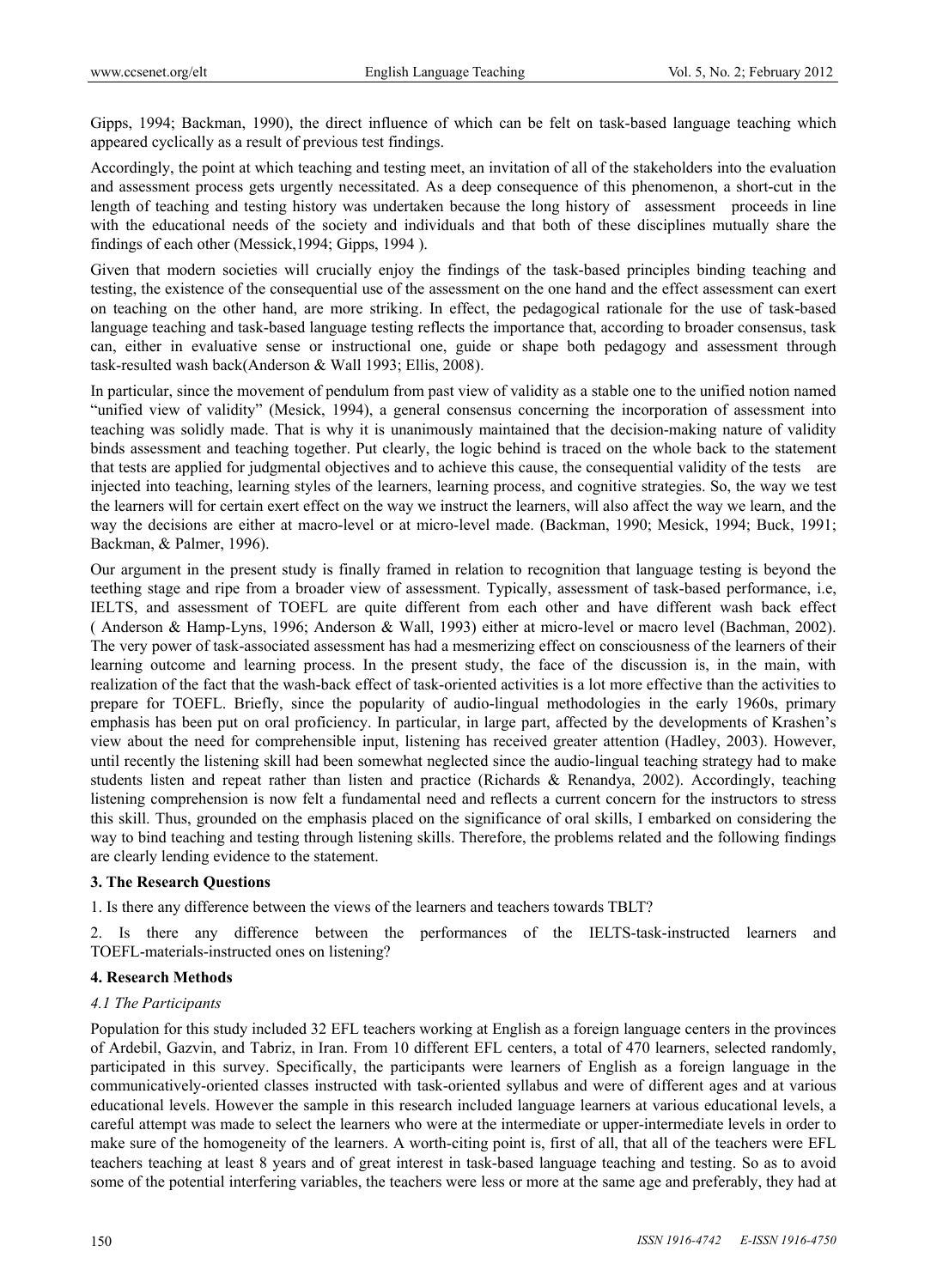least MA in EFL teaching. Second of all, a considerate attention was then paid to the participants' attrition; that is to say, some of the subjects were omitted from the study. To prevent the intervening variables associated with this event, some learners' TBLT-questionnaire data and pre-test data collected before treatment were set aside and disregarded.

## *4.2 Research Design and Procedures*

The design of the study was experimental. To conduct the present study, two procedures were taken into consideration: First, the questionnaire of TBLT view with trivial changes was prepared and an attempt was exclusively made to invite the teachers with MA degree in EFL teaching. The reason for this was, first of all, to control some of the variables threatening the validity and reliability of the research, and second of all, to make sure of the fact that the teachers will be able to deal consciously with the questionnaire and to assist their learners with the items and statements of the questionnaire. The teachers were through phone-call and email contacted to cooperate and fill in the questionnaire. Followed by these, the TBLT-view questionnaire was administered to both teachers and learners and the learners were divided into II group and TI group. Then, the teachers gave the learners pre-test of listening so as to be certain of their listening knowledge for the homogeneity purposes. Next, some strategic tips for IELTS listening prepared from books of IELTS and treatment materials were embarked on. After that, IELTS-task instructed subjects and TOEFL-materials instructed ones undertook treatment, the former was treated through IELTS listening task with the related strategies and tips, and the latter was instructed through TOEFL listening materials. Finally, a t-test was run on post-test and task-based view and the raised hypotheses were either supported or rejected.

## *4.3 Instruments*

Five instruments were employed in this study: 1. a questionnaire for specifying the views of the teachers and learners towards task-based language teaching, either in technical sense or practical one, 2. a pre-test including 20 questions and for examining the entrance knowledge of the learners and for that either the learners are homogeneous or not, 3. the strategic tips for IELTS listening: the learners were instructed listening along with these tips. 4. Treatment materials: these materials were of wide rage of listening input either inside the class room in intensive form or out-of-the class activities such as Tactics for Listening Book and Impact Listening Book. The reason for the choice of these books is due to the reality that they are task-based, as are IELTS listening exam prompts. 5. Post-test was finally used for calculating and assessing the possible effect of task-based treatment on the listening performance of the applicants. The point follows that for ease of comparison, the five-point scales were merged into a two-point simplified scale (strongly disagree  $\&$  disagree and strongly agree  $\&$  agree). It is also worth citing that the questions of tests were extracted from IELTS and TOEFL books so as to get assured of their reliability. Given this fact, as a result of pilot testing, estimated reliability for TOEFL test and IELTS test demonstrated less or more a high degree of reliability, as is clear in Table 1.

## **5. Results**

First a description of the teachers and learners' view toward TBLT, before treatment and after treatment is presented in Table 2. Generally viewed, the overall mean of the questionnaire scores demonstrates that the teachers' view toward TBLT is higher than the II group and TI group, before treatment. However, after treatment, the II group's view towards TBLT approached the teachers' view, as it is obvious in Table 7, and the TI group's view stayed less or more the same, as did before treatment. Hence, the effect of task-based instruction, contrary to TOEFL materials-based instruction, gets more highlighted. To tackle the first research question and find out whether there are any significant differences in the views of the teachers and learners towards TBLT and also between the performances of the TOEFL-based instruction and IELTS-based instruction, a t-test was conducted ( Table 3). The results of t-test demonstrated a significant difference  $(t = 3.53; P > 0.001)$  between the view of teachers and II group toward TBLT before treatment. On the other hand, a significant difference  $(t = 4.03; P > 0.001)$  was observed between the teachers and TI groups' view towards TBLT before treatment, as it is well indicated in Table 4.

To touch on the second research question, as Table 5 is informative, an attempt was made to find out whether the pre-test performances of the two groups were the same or not. Along this line, the results of the analysis presents no statistically significant difference  $(P > 0.24$ ; Mean= 5.01 and 5.15) between the entry knowledge of the two groups.

As for the second research question, we visibly notice that there is significant difference  $(P \le 0.004; \text{Mean}=16.01)$ and 8.12) between the performance of the two groups. In effect, IELTS-task-instructed learners outperformed the TOEFL-materials-instructed learners on listening. Also, with a closer look at the Table 5, it gets simply clear that the latter group had an unimportant increase, but the former had high overall performance.

To further investigate the research questions one and two, in addition to the descriptive data available in Table 2,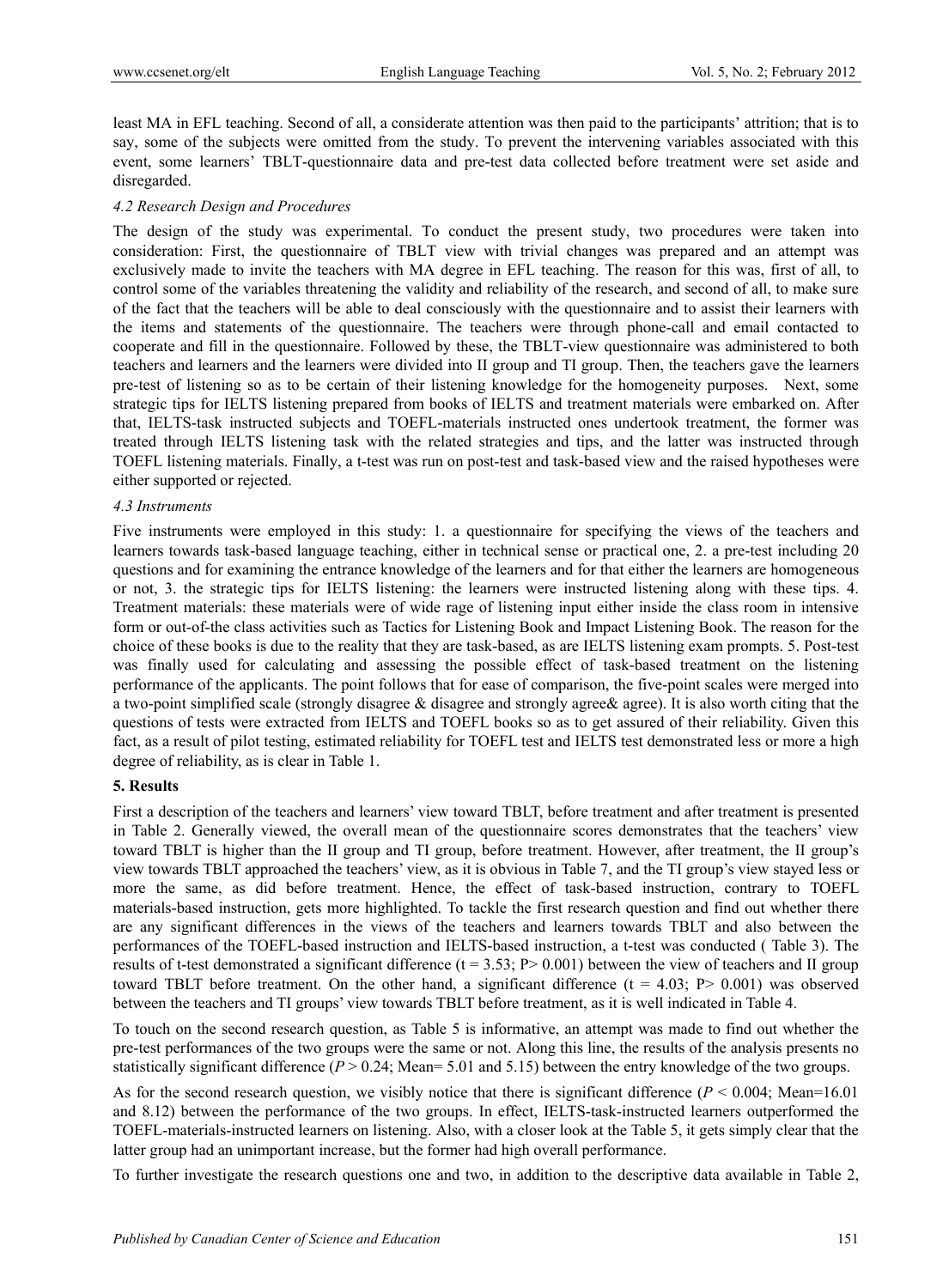Tables 7 and 8 are more demonstrative; According to the former, a t-test run on the II group and teachers' view toward TBLT displayed that no significant difference (*P*> 0.21; Mean: 18.94 and 16.38) is seen between the teachers' view towards TBLT and that of II group. It gets hence clear that (Table 3 and 4) a significant difference was demonstrated between the two groups' view towards TBLT. How come? With a view to Table 7, task-related instruction after treatment has changed the views of the learners towards TBLT; whereas a careful look-back at Table 3 clarified a significant difference ( $t = 3.53$ ; P $> 0.001$ ) between the view of teachers and II group toward TBLT before treatment. So, after treatment with task-based materials related to listening, both the attitudes of the II group (as Table 7 indicates) and their performance on vocabulary (as Table 6 suggests) have dramatically changed. What about the view of teachers and TI group towards TBLT? A statistical look at Table 8 is more demonstrative, i.e., no significant difference (P> 0.23; Mean: 18.94 and 8.76) was observed, indicating the fact that our treatment did not affect the view of TI group towards TBLT. By sharp contrast, as is seen in Table 7, the instruction has exerted a great effect on the view of II group towards TBLT.

#### **6. Discussion**

The analysis of the results demonstrated no significant difference between the TBLT questionnaire of the teachers and learners before the learners were instructed. But after the learners were treated, a significant difference was observed between the scores of the teachers and IELTS-task instructed learners only and no significant difference was observed between the teachers' view and TOEFL-materials instructed ones. Consequently, we have clearly observed that teacher's views toward task-based language teaching runs in parallel line with the views of learners toward TBLT as a result of implementing task-based language testing i.e., as a consequence of instructing the learning through listening –related task. That is to say, the IELTS-task instructed learners outperformed the TOEFL-materials instructed ones. Therefore, it grows evident that the IELTS-task instructed learners were greatly affected by the task in which they were involved. In light of the findings associated with the second research question, it is strongly supported that task-based language testing associated with listening development, as explained in review of literature, is more effective than the traditional psychometric testing (Messick, 1994).

To further investigate the point, this finding is connected to the reality that the teachers who move along the line of task, they can not only make the students participate in meaning-making situations, they can raise the consciousness of the learners toward the significance of the task-oriented activities as well (Ellis,2008; Willis,1996 ). To put another way, the change of II group's views towards task-based language teaching was undertaken as a function of task in task-based language testing. Because once they understood that how interesting the process of the learning through task based instruction and how productive the result of the learning are, the role of task-based language testing and teaching got more highlighted and the awareness of the teachers was raised. Finally, they came into realization that task-based project is effective, affected by which they got inclined to task-based language teaching and testing.

After all, we notice that implementing task and moving along the line of performance-based assessment are constructive and instructive because this represents an attempt to get an overall picture of learners' communicative abilities. But, as is vividly imaginable, in psychometric testing, the possibility of drawing a correspondence between test performances and task performance is paled into insignificance (Bachman & Palmer 1996; Jipps, 1994).). For one thing, task-oriented activities and task-based assessment are generally believed to develop learners' communication skills as well as to challenge their group members so as to realize their potential (willis, 1996). More apparently put, Bachman and Palmer (1996) suggest a well-specified target language use domain which refers to a set of specific language use tasks that the test taker is likely to encounter outside the test itself.

#### **7. Conclusion and Implications**

The above-made argument leads us to the conclusion that despite its pedagogical rationale and educational advantages in language learning contexts and in reverse of the fact that task and task-relevant approaches yield educationally and socially rich fruits, a task per se does not necessarily guarantee its successful implementation unless the teacher and the facilitator of the task performance understands how tasks actually work in the classroom (Ellis, 2008; Willis, 1996; Skehan, 2004). It is then hoped that task-educated people take the findings in connection with task-based language teaching and task-based language testing into their practical account so as to make a significant contribution to the further rethinking and reformation of the task-based language teaching and task-based language testing application.

#### **References**

Anderson, A., & T. Lynch. (1998 ).Listening.Oxford: Oxford University Press. pp. 11-34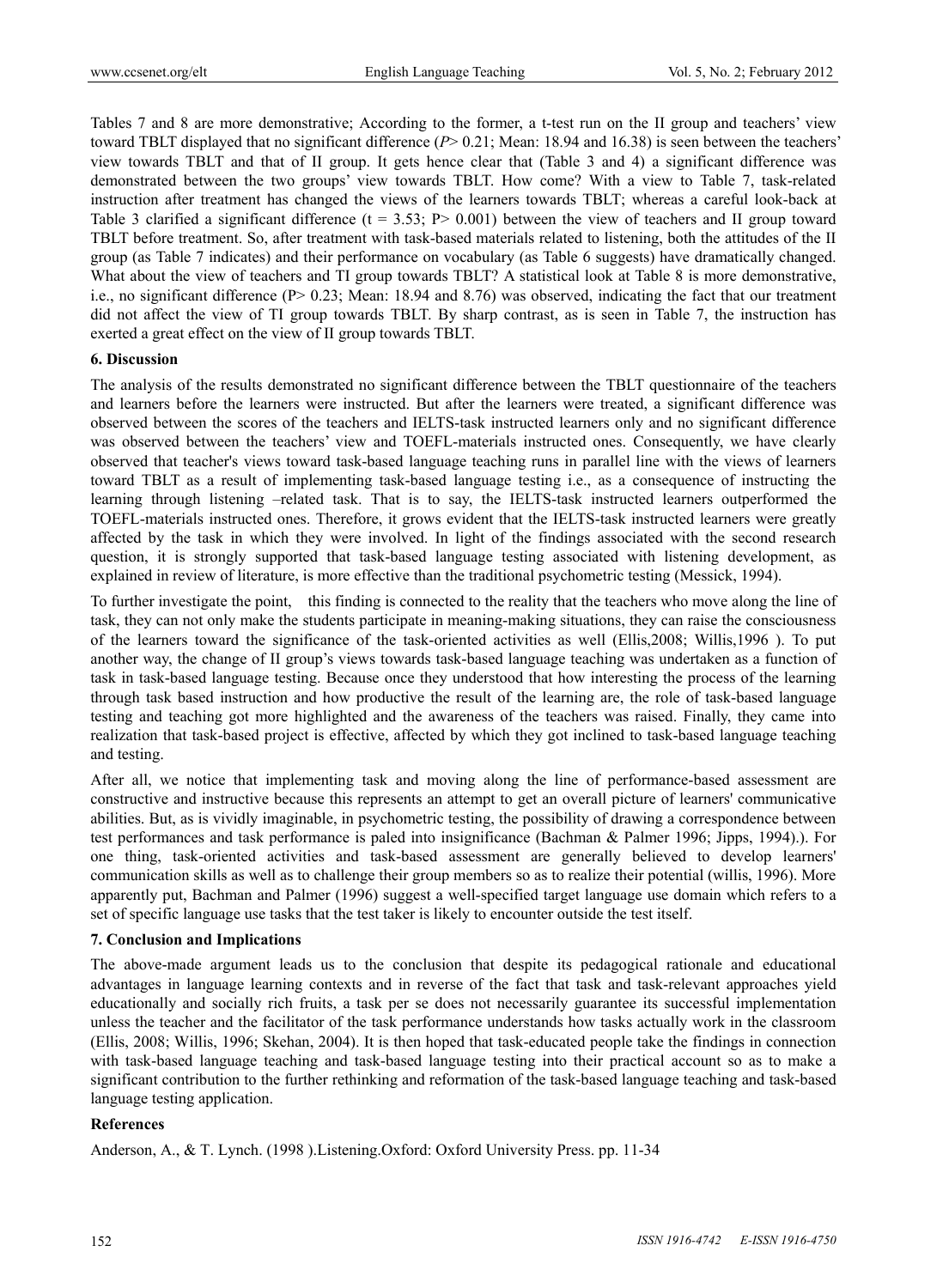Anderson, J. C., & Hamp-Lyon, L. (1996). TOEFL Preparation Courses. A study of Washback. *Language Testing,*  13*,* 280-297. http://dx.doi.org/10.1177/026553229601300304

Anderson, J. C., & Wall, D. (1993). Does Washback exist? *Applied Linguistics,* 14, 115-129

Bachman, L. (2002). Some reflections on task-based language performance assessment. *Language Testing,* 19*,* 453-476. http://dx.doi.org/10.1191/0265532202lt240oa

Backman, L. (1990). *Fundamental Considerations in Language Testing.* Oxford: Oxford University Press. pp. 1-47

Backman, L. A., & Palmer. (1996). Language Testing in Practice. *Designing and Developing Useful Language Tests*. Oxford: Oxford University Press. pp. 3-64

Breen, M. P. (1987). *Learner contribution to task design*. N.J.: Prentice Hall.

Buck, G. (1991). The Testing of Listening Comprehension: an introspective study. *Language Testing,* 8, 67-91. http://dx.doi.org/10.1177/026553229100800105

Candlin, C., & Murphy, D. (1987). *Language learning tasks* (Eds.). Englewood Cliffs, N.J.: Prentice Hall International. pp. 389-396

Ellis, R. (2008). *Task-based language learning and teaching*. Oxford: Oxford University press. pp. 182-202

Gipps, C. (1994). *Beyond Testing: Towards a Theory of Educational Assessment*. The Falmer Press. pp. 1-50

Hadley, A. O. (2003). *Teaching Language in Context*. Heinle & Heinle Publishers. pp. 80-173

Jeon, In-Jae. (2005). An analysis of task-based materials and performance: Focused on Korean high school English textbooks. *English Teaching,* 60(2), 87-109

Jeon,In-Jae, & Hahn.J (2005). Exploring EFL Teachers' Perceptions of Task-Based Language Teaching: A Case Study of Korean Secondary School. *Asian EFL Journal,* 8(1)

Kamaravadivelu, B. (1991). Language learning tasks: teacher intention and learner interpretation. *ELT Journal,* 45, 98-107. http://dx.doi.org/10.1093/elt/45.2.98

Lam,W., & J. Wong. (2000). The effects of strategy training on developing discussion skills in an ESL classroom. *ELT Journal,* 54, 55-254*.* http://dx.doi.org/10.1093/elt/54.3.245

Littlewood, W. (2004). The task-based approach: some questions and suggestions. *ELT Journal,* 58(4), 319-326. http://dx.doi.org/10.1093/elt/58.4.319

Long, M., & Crookes, G. (1991). Three approaches to task-based syllabus design. TESOL *Quarterly,* 26(1), 27-56. http://dx.doi.org/10.2307/3587368

McNamara, T. (1996). *Measuring Second Language Performance*. London: Longman. pp. 18-90

Messick, S. (1994). The interplay of evidence and consequences in the validation of Performance Assessment. *Educational Researcher,* 23, 13-23

Murphy, J. (2003). Task-based learning: the interaction between tasks and learners. *ELT Journal,* 57(4), 352-360. http://dx.doi.org/10.1093/elt/57.4.352

Nunan, D. (2004). *Task-Based Language Teaching.* Cambridge: Cambridge UniversityPress. pp. 100-150. http://dx.doi.org/10.1017/CBO9780511667336

Nunan, D. (2005). Important tasks of English education: Asia-wide and beyond. *Asian EFL Journal,* 7(3)

Richards, J. C., & Renandya, W. A. (2002). *Methodology in Language teaching: An anthology of current practice.*  Cambridge University Press. pp. 242-248

Willis, J. (1996). A framework for task-based learning. *ELT journal*, 60, 1-4

Table 1. Reliability of IELTS and TOEFL Test

| Tests of the groups  | <b>IELTS</b> Test | <b>TOEFL Test</b> |
|----------------------|-------------------|-------------------|
| Reliability estimate | Alpha= $0.83$     | Alpha= $0.79$     |
| Number of prompts    | 40                | 50                |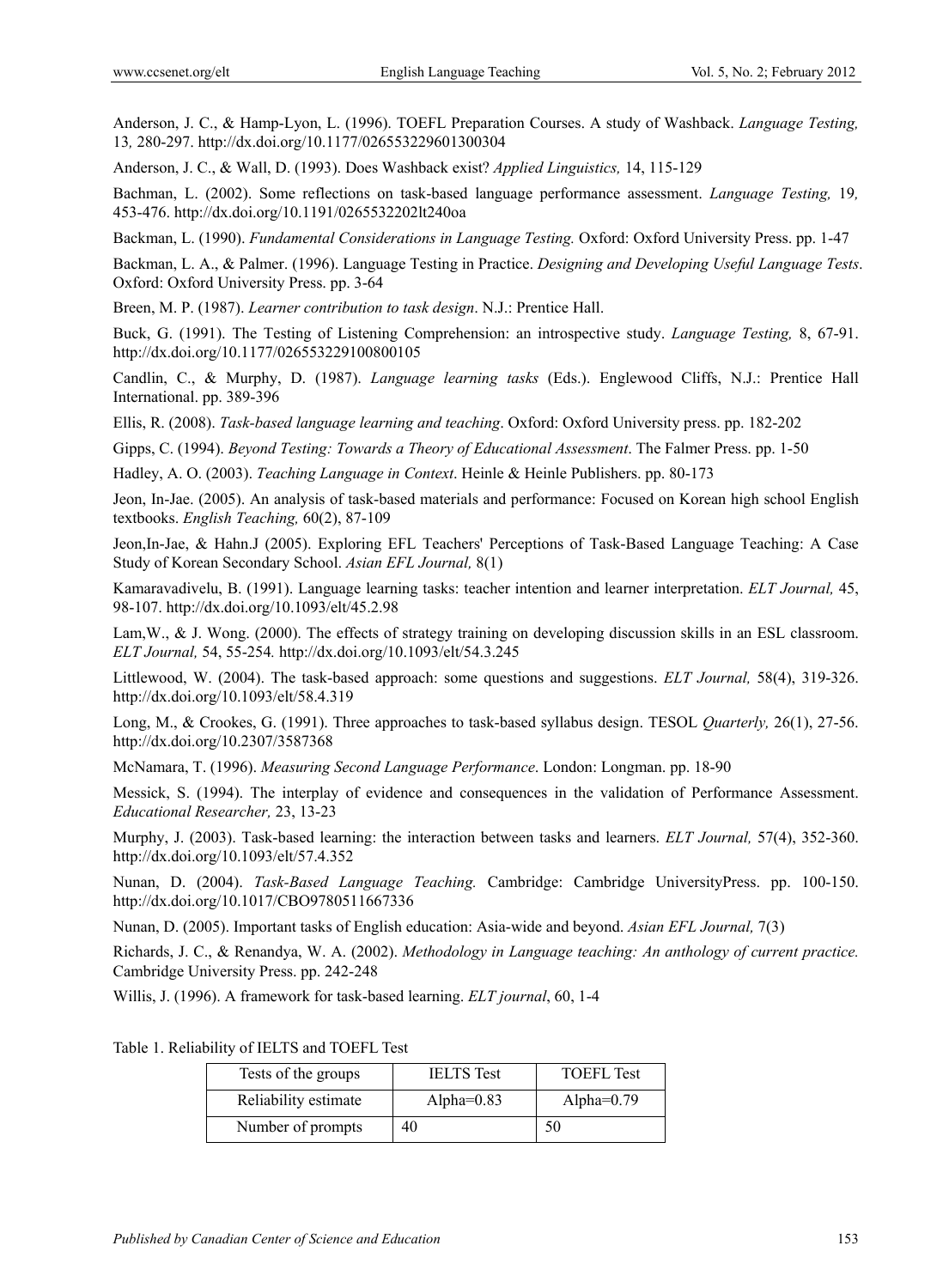| Questionnaire statements of TBLT |          |           | N   | S.DisAg/    |       |            | S.Ag/ |           | M     | <b>SD</b> |      |
|----------------------------------|----------|-----------|-----|-------------|-------|------------|-------|-----------|-------|-----------|------|
| $&$ teachers and learners        |          |           |     | Dis $(\% )$ |       | Ag $(\% )$ |       |           |       |           |      |
|                                  |          |           |     |             |       |            |       |           |       |           |      |
| 1.Its primary focus is           | Teachers | <b>BT</b> | AT  | <b>BT</b>   | AT    | <b>BT</b>  | AT    | <b>BT</b> | AT    | <b>BT</b> | AT   |
| meaning,<br>use,<br>on           | II group | 45        | 32  | 11.69       | 12.70 | 82.31      | 81.30 | 18.05     | 19.77 | 0.35      | 0.59 |
| interaction<br>and               | TI group | 235       | 208 | 90.24       | 11.25 | 9.76       | 88.75 | 5.21      | 14.23 | 0.30      | 0.81 |
| communication                    |          | 235       | 200 | 78.21       | 75.15 | 21.79      | 24.85 | 4.3       | 5.55  | 0.56      | 0.36 |
|                                  |          |           |     |             |       |            |       |           |       |           |      |
| TBLT activates<br>2.             | Teachers | 45        |     | 8.19        | 11.20 | 90.81      | 88.80 | 16.12     | 18.66 | 0.44      | 0.62 |
| learners' needs and              | II group | 235       | 32  | 29.40       | 10.25 | 70.60      | 89.75 | 7.99      | 18.88 | 0.40      | 0.70 |
| and gives<br>interests           | TI group | 235       | 208 | 78.21       | 45.10 | 21.79      | 54.90 | 6.04      | 7.41  | 0.21      | 0.91 |
| them<br>intrinsic                |          |           | 200 |             |       |            |       |           |       |           |      |
| motivation                       |          |           |     |             |       |            |       |           |       |           |      |
| 3. It is cooperative             | Teachers | 45        | 32  | 7.19        | 12.39 | 92.81      | 87.61 | 18.44     | 19.5  | 0.14      | 0.50 |
| learner-centered, and            | II group | 235       | 208 | 80.39       | 12.26 | 19.61      | 87.74 | 8.97      |       | 0.54      | 0.63 |
| of<br>relaxing                   | TI group | 235       | 200 | 75.99       | 55.11 | 24.1       | 43.89 | 11.33     | 17.6  | 0.46      | 0.78 |
| atmosphere                       |          |           |     |             |       |            |       |           | 10.20 |           |      |
|                                  | Teachers | 45        | 32  | 3.39        | 43.40 | 96.61      | 57.60 | 16.99     | 18.50 | 0.83      | 0.50 |
| 4. It is suitable for            | II group | 235       | 208 | 28.35       | 29.25 | 71.65      | 70.75 | 9.11      |       | 0.39      | 0.63 |
| group work                       | TI group | 235       | 200 | 29.97       | 50.15 | 70.3       | 49.85 | 10.03     | 14.21 | 0.81      | 0.23 |
|                                  |          |           |     |             |       |            |       |           | 9.03  |           |      |
|                                  | Teachers | 45        | 32  | 5.55        | 45.40 | 94.45      | 54.60 | 17.01     | 18.31 | 0.51      | 0.56 |
| 5. It is suitable for            | II group | 235       | 208 | 29.18       | 25.25 | 70.82      | 75.75 | 11.67     | 16.98 | 0.17      | 0.22 |
| pair work                        | TI group | 235       | 200 | 29.99       | 42.12 | 70.1       | 57.88 | 10.22     | 11.63 | 0.35      | 0.33 |
|                                  |          |           |     |             |       |            |       |           |       |           |      |

Table 2. Descriptive statistics of teachers and learners' views on TBLT, before treatment (BT) and after treatment (AT)

Note: BT= before treatment; AT= after treatment; M= Mean; SD= Standard Deviation; S.DisAg/ Dis (%) = strongly disagree/ disagree; S.Ag/ Ag (%) = strongly agree/ agree; IELTS-Instructed (II); TOEFL- Instructed (TI)

Table 3. The difference between the teachers and II group's view toward TBLT

|          |     |       | Std.      |      | df  | Sig.         |
|----------|-----|-------|-----------|------|-----|--------------|
|          | N   | Mean  | Deviation |      |     | $(2-tailed)$ |
| teacher  | 32  | 73.54 | 3.31      | 3.53 |     | 0.001        |
| II Group | 235 | 24.06 | 8.10      |      | 156 |              |

Table 4. The difference between the teachers and TI group's view toward TBLT

|          |     |         | Std.      |      | df  | Sig.         |
|----------|-----|---------|-----------|------|-----|--------------|
|          | N   | Mean    | Deviation |      |     | $(2-tailed)$ |
| teacher  | 32  | 73.54   | 3.31      | 4.03 |     | 0.001        |
| TI group | 235 | 23.9902 | 7.08      |      | 122 |              |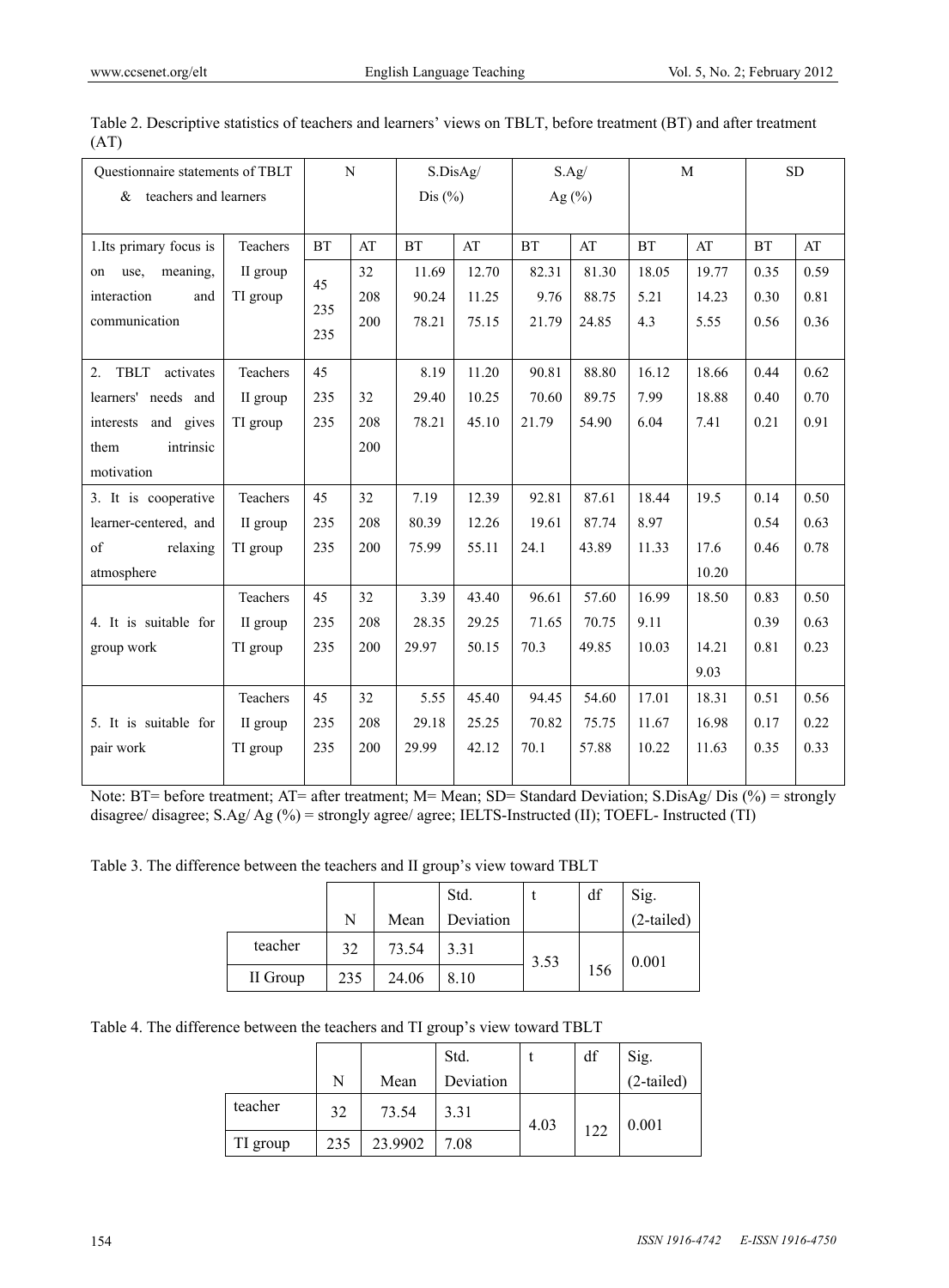|          |     |        | Std.      |       | df | Sig.         |
|----------|-----|--------|-----------|-------|----|--------------|
|          | N   | Mean   | Deviation |       |    | $(2-tailed)$ |
| Il group | 32  | 5.0125 | 3.5655    | 0.381 | 56 | 0.24         |
| TI group | 235 | 5.1523 | 3.6041    |       |    |              |

# Table 5. An independent t-test for the pre-test of the learners' listening performance

Table 6. An independent t-test for the post-test of the learners' listening Performance

|          |     |         | Std.      |       | df | Sig.         |
|----------|-----|---------|-----------|-------|----|--------------|
|          | N   | Mean    | Deviation |       |    | $(2-tailed)$ |
| II group | 32  | 16.0125 | 2.1123    | 2.481 | 52 | 0.004        |
| TI group | 235 | 8.1286  | 2.5360    |       |    |              |

Table 7. t-test run on the II group and teachers' view toward TBLT after treatment

|          |     |       | Std.      |      | df  | Sig.         |
|----------|-----|-------|-----------|------|-----|--------------|
|          | N   | Mean  | Deviation |      |     | $(2-tailed)$ |
| teacher  | 32  | 18.94 | 3.31      | 3.53 |     | 0.21         |
| II Group | 235 | 16.38 | 8.10      |      | 156 |              |

Table 8. Result of t-test run on the TI group and teachers' view toward TBLT after treatment

|          |     |       | Std.      |      | df  | Sig.       |
|----------|-----|-------|-----------|------|-----|------------|
|          | N   | Mean  | Deviation |      |     | (2-tailed) |
| teacher  | 32  | 18.94 | 3.31      | 4.03 | 122 | 0.23       |
| TI group | 235 | 8.76  | 7.08      |      |     |            |

# **Appendix 1. Listening Pre-test for IELTS-Instructed-for Learners**

Questions 1-11

Fill in the information you hear on the form below in the spaces numbered 8-14.

The first one, has been done for you as an example.

Given Name: (1)*……………………* Family Name: (2)…………

Nationality: (3)………………………Student Number (4)……………

Present Course (5)………………….Years of Experience (6)………

Blood Type (7)……………………….Partner's Given Name (8)………

Partner's Family Name (9)…………Day of Session (10)…………………

Home Telephone No. (11)……………………

Questions 12-16

You will now hear a short report broadcast on the television. Look at the map of Estonia and complete the sentences below with the correct **number, word or phrase** according to what you hear.

Estonia is located on the (12)*…………………….…*shores of the Baltic sea.

The country is only  $(13)$ ………………………………………………square km in size.

Estonia is about (14)………………………….. the size of Scotland.

The percentage of native Estonians is (15)………………………….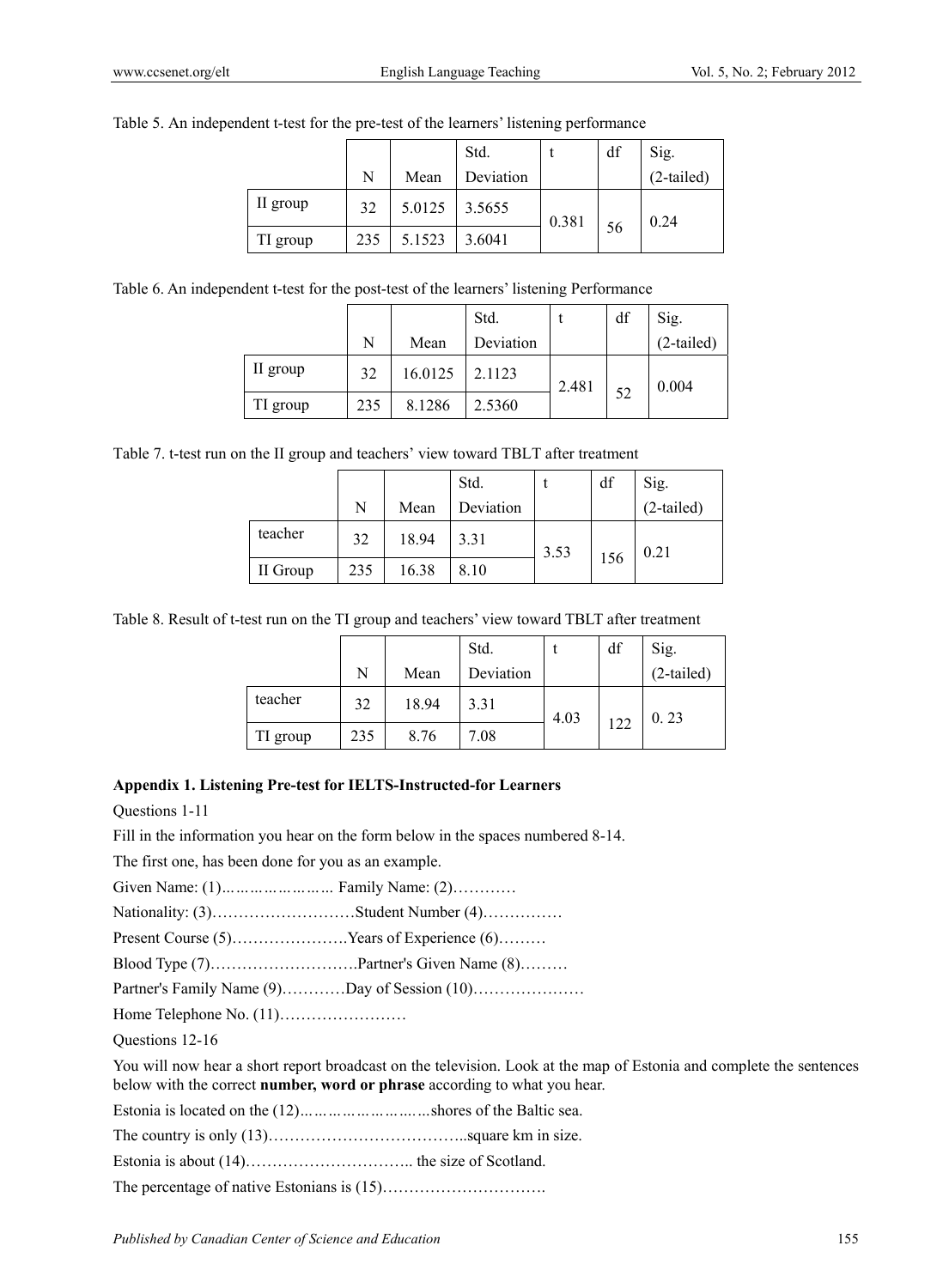Tallinn is the (16)…………………………..city of Estonia.

Questions 17-20

Complete the summary of part two of the television programme by writing *NO MORE THAN TWO WORDS* for each answer.

Estonia is a small, flat country in Europe dotted with numerous islands and (17)………… The manufacture of agricultural machinery and (18)………… are the major industries, with (19)…………. and vegetables the main  $(20)$ ……

# **Appendix 2. Listening Post-test for IELTS-Instructed-for Learners**

Questions 1-5

Complete the table below with information from the next part of the radio interview.

Write *NO MORE THAN THREE WORDS* for each answer.

|                     | changes      | <b>Benefits</b> |
|---------------------|--------------|-----------------|
| Seats               |              | To the consumer |
| Entertainment       |              | To the consumer |
| Smoking             | Restrictions |                 |
| Economy class meals |              | To the consumer |

Questions 6-13

You will hear the first part of an interview on the radio. Write a **word or a short phrase** to answer each of the questions below.

- (6). Which company does Julie work for?
- (7). What diploma course did Julie take at college?
- (8). What does Julie like most about her job?
- (9). What is Julie's main responsibility when on duty?
- (10). and (11) Name two of the airline's most frequent overseas destinations:

(10)………. ………………..(11)…………………….

(12). Why does Julie regularly change the time on her watch?

Questions 13-20

You will now hear a short news item. Fill in the gaps in the summary below with the correct **word or phrase**  according to what you hear. The first one has been done for you as an example.

The traffic (13)………………. in *...........................*(14) has caused the death of (15)……………. persons, and a 15-20 further (16)………….. people have been taken to St. John's 15 (17) …………………..for treatment. The northbound and southbound lanes of Avalon Road are still closed, and drivers are advised to avoid the area. Police believe the driver of a (18) *,................................* 12-19 lost control of the vehicle before reaching the traffic (19)……………… at the corner of Avalon Road and Batty 1219 Avenue. Witnesses told reporters that they heard the lorry sound the (20)……………………. moments before it collided with traffic.

## **Appendix 3. IELTS Listening strategies and tips**

- 1. We must read the questions of listening first.
- 2. Through reading the questions, I can totally understand the recording.

3. We must check indirectly the grammar of the listening questions to predict the answers and also be able to guess from context.

4. We must highlight the content words of the listening questions; Highlighting is fundamentally a must-to-do because it strengthens our short term memory and helps us to simultaneously listen and read.

5. We must have a close look at the questions listening in order to realize the questions needing either skimming or scanning strategies; for assuring the time limitation, we must first consider the listening questions requiring scanning strategy.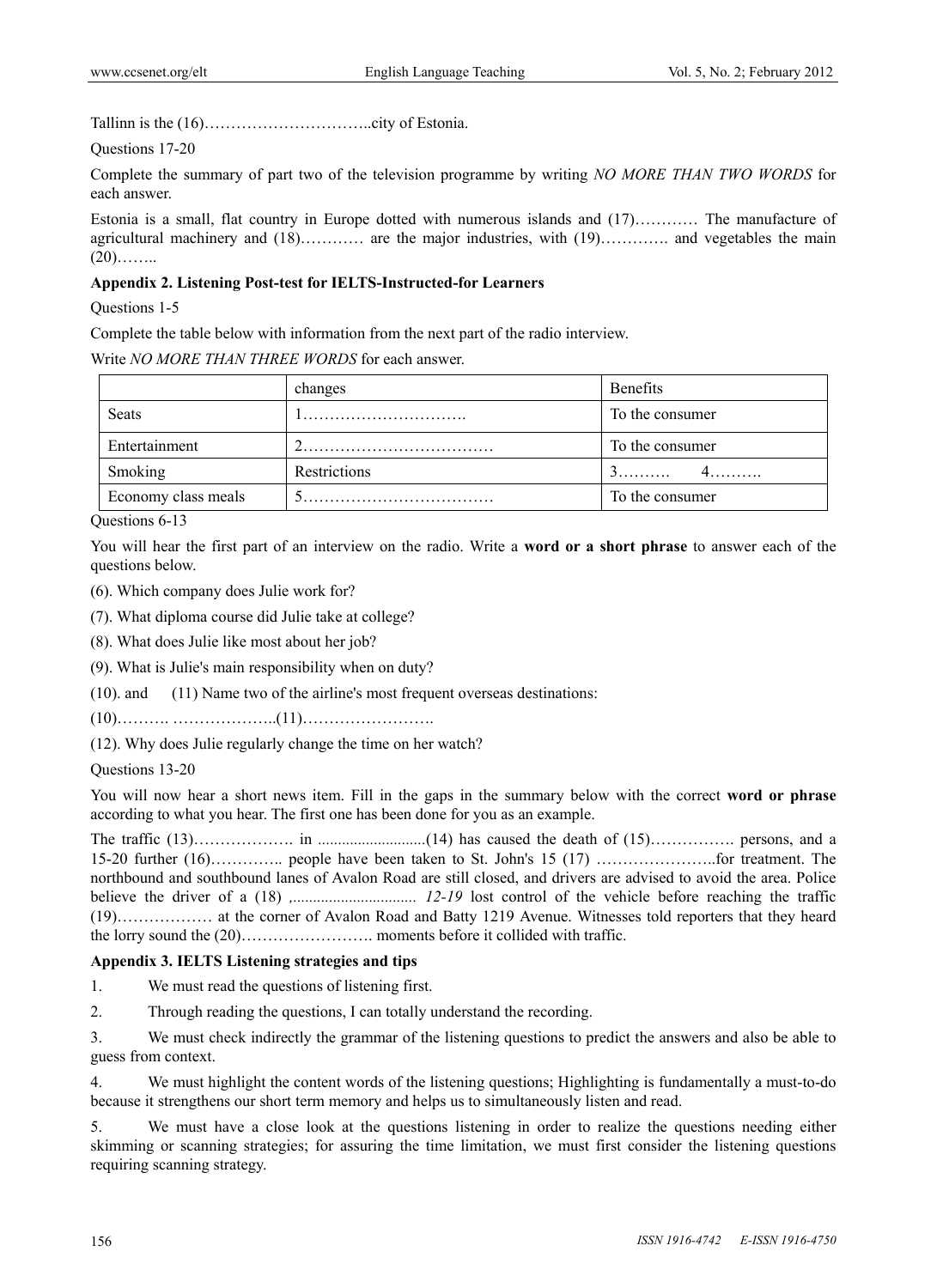6. We must practice and be familiar with all kinds of listening questions and we must see the relationship between the questions.

7. We must concentrate all the time. So, I listen to recording rather just hear.

8. We must know that listening will be played just once, so our style and strategy of listening must be tuned to the instructions and demands of the real listening test.

9. We must be familiar with the fact that IELTS listening tests the psychological process of our understanding and that it draws a parallel between the real situation and test situation.

10. I find dialogues easy to listen to.

- 11. I practice listening o numbers and their auditory discrimination such as thirteen, thirty…
- 12. I find monologues easy to listen to. 13. I can ignore words I do not know.
- 13. I manage my time efficiently. 14. I complete the answer-sheet carefully.

#### **Appendix 4. Listening Pre-test for TOEFL-Instructed-for Learners**

1. (A) He makes a lot of money. (B) He has just been left some money.

(C) He doesn't believe three hundred dollars is enough. (D) He can't afford to spend that much.

2. (A) He knows what is wrong with the watch. (B) The woman doesn't need to buy another battery. (C) The woman should get a new watch.

(D) The jewelry store can probably repair the woman's watch.

3. (A) He has another meeting to attend on that day. (B) He's available either day.

(C) He can't attend a two-day conference. (D) Not everybody will go to the same meeting.

4. (A) Go to the beach with her friends. (B) Postpone her meeting with Professor Jones.

(C) See Professor Jones after class. (D) Give a speech in Professor Jones's class.

5. (A) She isn't a very good student. (B) She hasn't gotten her grades yet.

(C) She shouldn't worry about her grades. (D) She doesn't like to talk about grades.

6. (A) The classes have improved his health. (B) His new glasses fit better than the old ones. (C) He's thinking of taking exercise classes. (D) He's unhappy about his life.

7. (A) She also found the book difficult. (B) She has learned a lot about names.

(C) She doesn't remember the title of the novel. (D) She read a different book.

8. (A) They'll have to go to a later show. (B) The people in line all have tickets.

(C) She doesn't want to go to the second show. (D) They won't have to wait much longer.

9. (A) If it's too late for her to drop the course. (B) If she sympathizes with him.

(C) If she apologized for what she did. (D) If she regrets taking the course.

10. (A) She'll be traveling during winter break. (B) She'll be working during vacation.

(C) She's looking forward to going home. (D) She wants to hire another research assistant.

11. (A) He's glad he called the doctor. (B) He wants to change the appointment.

(C) He can't come until 4:15. (D) He was confused about the date of the appointment.

12. (A) No one believes he won the scholarship. (B) He's surprised that he got the scholarship.

(C) It isn't true that he won the scholarship. (D) He's glad to award the woman the scholarship.

13. (A) During economics class. (B) Before economics.(C) In about an hour. (D) The next day.

14. (A) The nurse wasn't able to help her. (B) She feels sleepy because of the medicine she took.

(C) She's going to help the nurse. (D) She thinks she should ask the nurse for a pill.

15. (A) whether she can make a proposal. (B) Whether Bill needs her help.

(C) Whether she can review Bill's summary. (D) Whether she can speak for Bill.

- 16. (A) He can't wear the shirt right now. (B) He can't find the shirt.
- (C) He doesn't like the shirt. (D) He thinks the shirt is inappropriate for the occasion.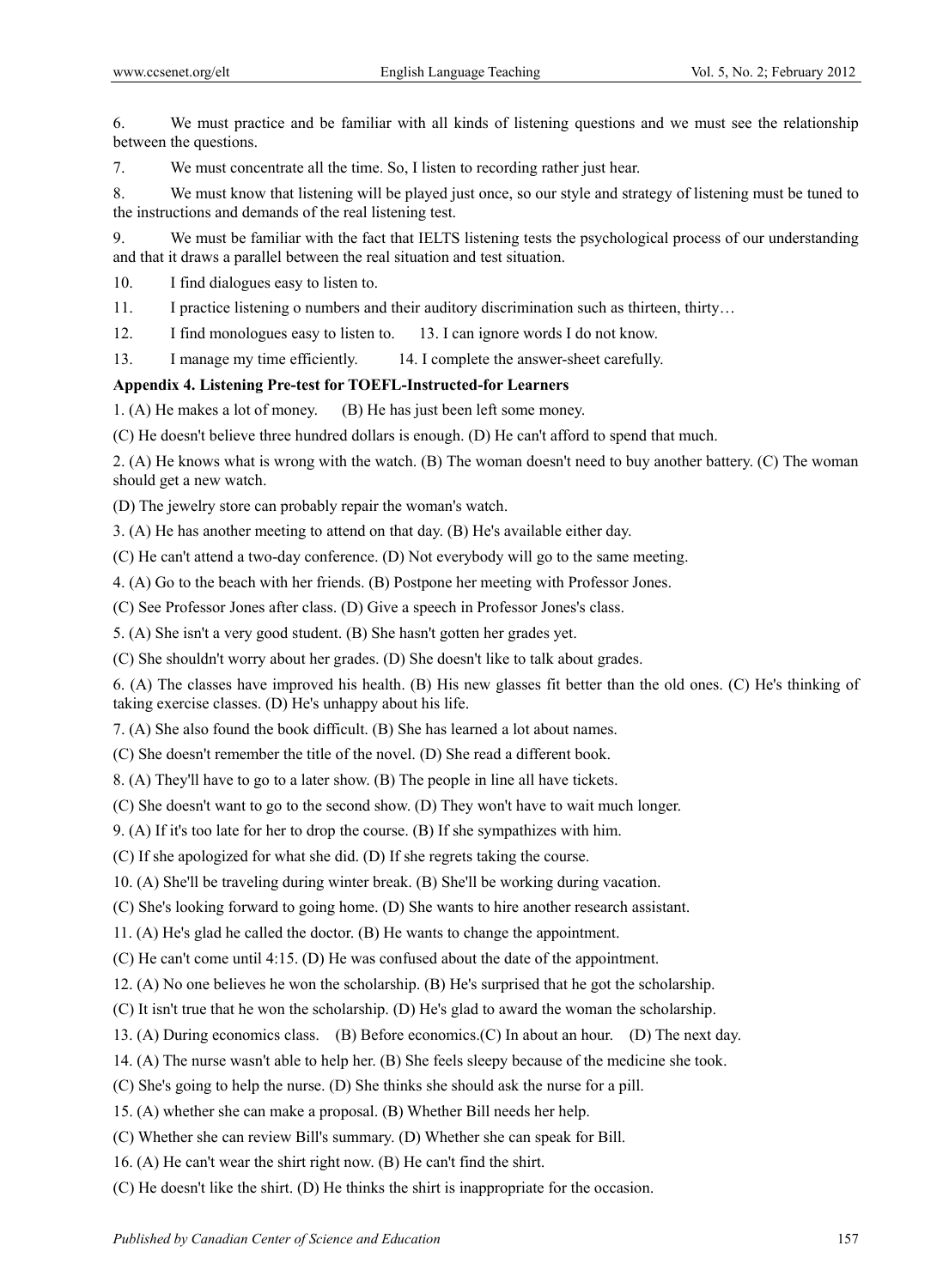- 17. (A) He has three classes in a row. (B) His class begins at one o'clock.
- (C) His class meets for three hours. (D) He will be in class all afternoon.
- 18. (A) The team won despite poor play. (B) The team has to play at least one game.
- (C) At least the football team played well. (D) The team should have won the game.
- 19. (A) She knitted two sweaters in August. (B) August was warmer than the rest of the summer.
- (C) She was unusually busy all summer. (D) She needed warmer clothing
- 20. (A) If the man is going to the store. (B) How the man feels about the news.
- (C) If the man is going to lose his job. (D) Where the man heard the news.

## **Appendix 5. Listening post-test for TOEFL-Instructed-for Learners**

- 1. (A) He wants to go early to avoid a traffic jam. (B) He doesn't usually get up at 7:00.
- (C) He wants to leave the theater.(D) He doesn't know the way to the theater.
- 2. (A) Walk around the corner to the next block. (B) Take a taxi to the hotel.
- (C) Telephone the hotel for directions. (D) Wait in the candy store.
- 3. (A) Borrow her book. (B) Check the classroom again.
- (C) Buy a new book. (D) Ask about the book at the information desk..
- 4. (A) Linda didn't like it. (B) Bill lost it.
- (C) It was very expensive. (D) It was very small.
- 5. (A) Take later classes. (B) Discuss the problem with her professor.
- (C) Come to campus by a different route. (D) Live closer to campus.
- 6. (A) She often goes to the beach. (B) She got a weekend job at the beach.
- (C) She misses the trips to the beach she used to take. (D) Her home is near the beach.
- 7. (A) Continue to read. (B) Meet the woman at the library.
- (C) Make some coffee. (D) Go out with some friends.
- 8. (A) What she can do to help the man. (B) How long the man has had allergies.
- (C) What is causing the man's problem. (D) What the man just said.
- 9. (A) He already has plans for Saturday night.
- (B) The woman should decide where to cat Saturday.
- (C) The woman should ask her brother for a suggestion.
- (D) He will make a reservation at the restaurant.
- 10. (A) She'll drop the man off on the way to work. B) The man can ride downtown with her.
- (C) The man will have to leave earlier than usual. (D) She can't give the man a ride.
- 11. (A) Her backhand is almost perfect. (B) The time the man spent practicing has helped him.
- (C) The man's mother wanted him to practice. (D) Her mother is a good tennis coach.

12. (A) Her brother was not accepted into law school. (B) She doesn't want to be a criminal lawyer. (C) She has decided not to go to law school.(D) She doesn't plan to work in her brother's law firm.

13. (A) The man will probably receive a scholarship. (B) She can't give the man a ride to the dean's office. (C) She can lend the man a sweater. (D) The man isn't dressed appropriately for the interview.

- 14. (A) Buy a car from the woman. (B) Help the woman paint her car.
- (C) Buy a new car. (D) Look for a less expensive car.
- 15. (A) She's upset that she missed the television program.
- (B) She doesn't think the television program was funny.
- (C) She doesn't like talking about television programs.
- (D) She watched the television program at a friend's house.